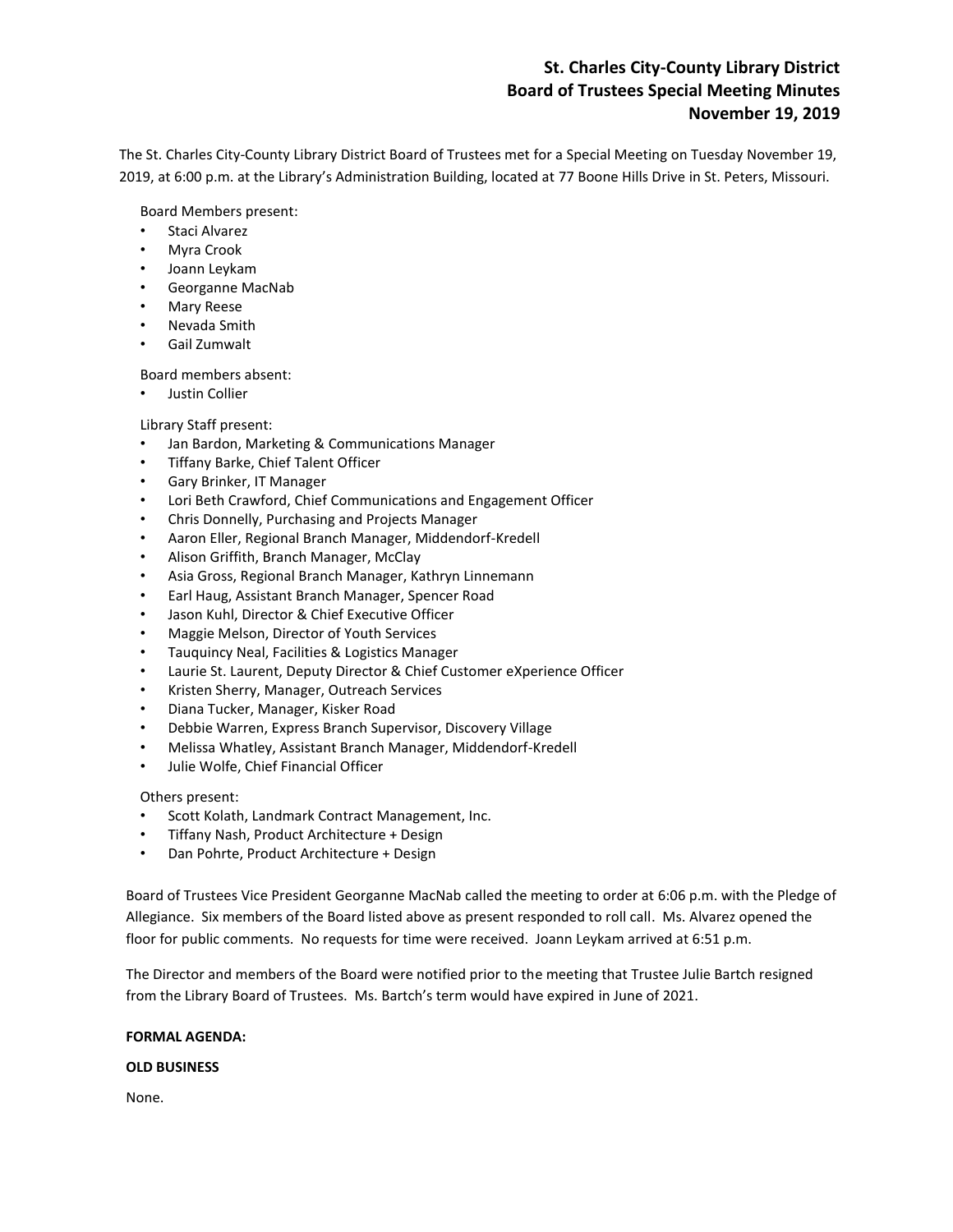#### **NEW BUSINESS**

**20-16 Cliff View Branch Design** Jason Kuhl introduced Tiffany Nash and Dan Pohrte from Product Architecture + Design and Scott Kolath from Landmark Contract Management. Jason reported Product Architecture + Design and Landmark Contract Management have been working with staff for the past several months on preliminary designs for the Cliff View Branch. The space was designed for people and flexibility and the use of movable shelving and walls, as well as leveraging outdoor patio space, will help to maximize the effectiveness of the space. The plan calls for the use of the collection density standard for small branches (2.0 volumes per square foot) which was presented in the Facilities Master Plan at the November 12, 2019, meeting. The Cliff View Branch will have light, open, friendly, flexible spaces with an appropriately sized collection. This will be a showplace to highlight a new modern approach that can expand into our other existing spaces.

Tiffany Nash and Dan Pohrte reviewed the details of the Cliff View Branch design schemes 1, 2 and 3.

## **Scheme 1**

Scheme 1 is the least costly because it involves the fewest changes to major existing building elements. The restrooms and vestibule both remain in their existing locations. The tradeoff is that there is less usable space for the public in this plan. The staff area is the largest in this plan and the multi-purpose room is a less usable shape.

| Total                                         |   | \$1,290,700 |  |
|-----------------------------------------------|---|-------------|--|
| Professional Fees <sup>6</sup>                |   | 144.700     |  |
| Moving <sup>5</sup>                           | Ś | 5.000       |  |
| Testing <sup>4</sup>                          | Ś | 4.000       |  |
| Technology <sup>3</sup>                       | Ś | 64,000      |  |
| Furniture, Fixtures, & Equipment <sup>2</sup> |   | 233,000     |  |
| Construction <sup>1</sup>                     |   | 840.460     |  |
| Budget Estimate                               |   |             |  |

## **Scheme 2**

Scheme 2 provides a better flow and more usable space for the public than scheme 1. The restrooms are moved to the periphery of the building and split so there is a restroom near the children's area/multi-purpose room and one near the adult seating area. The vestibule remains in its original location. By reconfiguring the interior more substantially, the collection can be located primarily in the open center of the space and can be used for adult or children's materials as usage patterns dictate.

| Budget Estimate                               |   |             |
|-----------------------------------------------|---|-------------|
| Construction <sup>1</sup>                     | S | 892,357     |
| Furniture, Fixtures, & Equipment <sup>2</sup> | S | 233,000     |
| Technology <sup>3</sup>                       | Ś | 64,000      |
| Testing <sup>4</sup>                          | Ś | 4.000       |
| Moving <sup>5</sup>                           | Ś | 5.000       |
| Professional Fees <sup>6</sup>                | Ś | 149.200     |
| Total                                         |   | \$1,347,557 |

## **Scheme 3**

Scheme 3 is similar to scheme 2 but includes a reconfigured and relocated vestibule/entrance. Relocating the vestibule/entrance provides a wind break as customers enter and exit the building. The staff station will be easily visible to customers w7hen they enter. Scheme 3 offers the best usable interior space as well as a larger patio.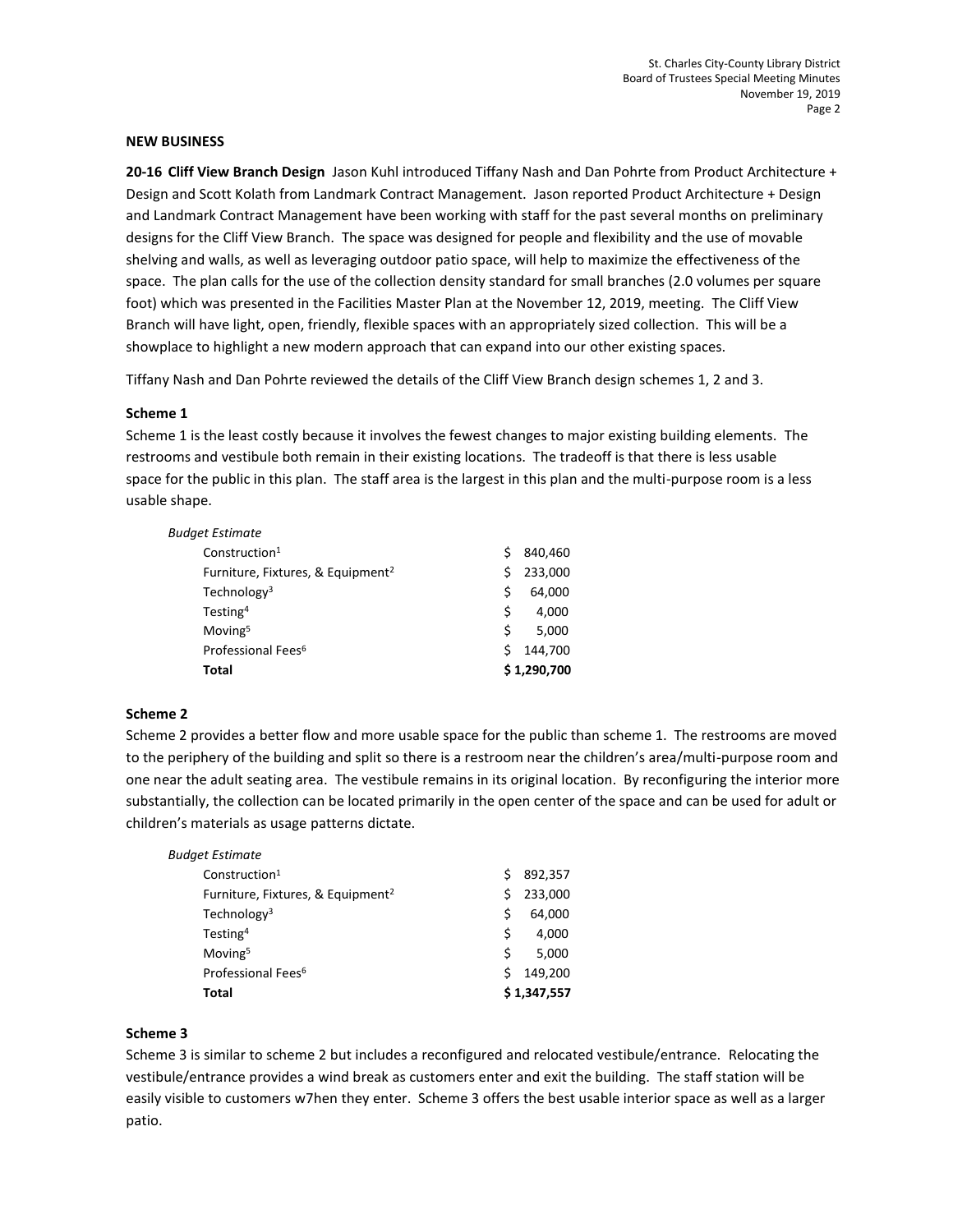| Budget Estimate                               |   |             |
|-----------------------------------------------|---|-------------|
| Construction <sup>1</sup>                     | Ś | 982,202     |
| Furniture, Fixtures, & Equipment <sup>2</sup> | Ś | 233,000     |
| Technology <sup>3</sup>                       | Ś | 64,000      |
| Testing <sup>4</sup>                          | Ś | 4.000       |
| Moving <sup>5</sup>                           | Ś | 5.000       |
| Professional Fees <sup>6</sup>                | Ś | 156,200     |
| Total                                         |   | \$1,444,402 |
|                                               |   |             |

<sup>1</sup>Includes direct and indirect costs such as insurance, permits, and contingency

<sup>2</sup>Includes all furnishings and equipment with the exception of technology

3 Includes computing equipment for the staff and public, technology infrastructure, and Open + system allowing for extended, unstaffed access.

<sup>4</sup>Third party material testing during construction, such as concrete or steel, if needed

<sup>5</sup>Third party moving assistance, if needed

<sup>6</sup>Includes Architectural and Engineering fees, ContractManagement fees, and any technology consulting fees that are needed.

Nevada Smith asked how many staff members would work at the location. Jason said there would be three staff members scheduled at one time because the drive-through service will require a dedicated staff member. Staci Alvarez asked if the shelving will be traditional high stacks. Jason replied that the shelving will not exceed sixty-six inches and will be movable to optimize the space. The glass meeting room walls will also be movable. Nevada Smith asked what the occupancy is for the building is. Tauquincy Neal, Facilities Manager, reported that the occupancy is 113. Georganne MacNab asked what the Open + system is. Jason said that the Library is considering the Open + system from Bibliotecha to allow the building to be open when staff are not present, possibly very early morning hours before the branch opens.

Scott Kolath spoke about the budget estimates with construction costs being the biggest variable. Relocating the restrooms will require moving plumbing but the existing fixtures would be reused. Relocating the vestibule would require new foundations. After selection of a design scheme, biddable documents will be ready by the beginning of May 2020. Bids will be presented to the Trustees at the June 2020 Board meeting for consideration. Construction will require seven to eight months, with an estimated completion in January/February 2021.

Staci Alvarez asked how much of a contingency was assumed. Mr. Kolath replied that a 10 % contingency was included in the estimates. Ms. Alvarez asked if landscaping was included in the estimate and Mr. Kolath reported that landscaping, including lock pavers for the patio, is included in the construction line. Gail Zumwalt inquired about the condition of the parking lot. Mr. Kolath responded that the cost to reseal the lot and the addition of concrete to the drive-up, for durability, is also included in the construction line. Joann Leykam asked if the parking was adequate for the building capacity. Laurie St. Laurent replied that the building has 38 dedicated parking spots, but has a shared lot with several nearby businesses.

**MOTION:** Joann Leykam asked for a motion to move forward with one of the three schemes presented. Gail Zumwalt made a motion to move forward with Scheme 3 and to request the Library to prepare a budget amendment to bring to the Board of Trustees for approval at the December 10, 2019, meeting. Georganne MacNab second. Motion approved seven affirmative, zero negative, zero abstentions, and one absent.

Jason noted that at the December meeting the Library will also be requesting approval to extend the engagements with Landmark Contract Management and Product Architecture + Design through the completion of the project as outlined in the respective RFQ and RFP.